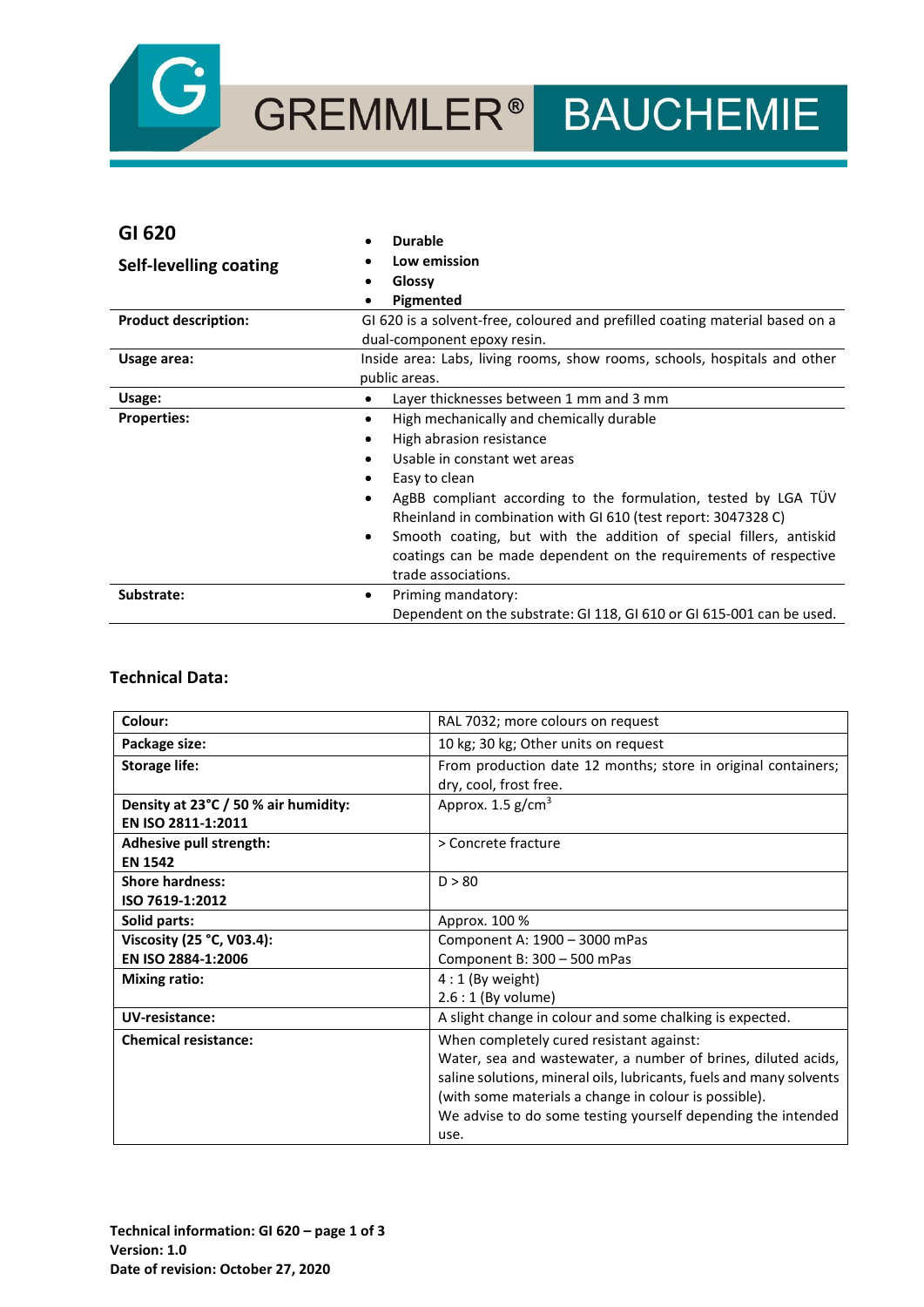## **Processing data:**

| <b>Material usage:</b>                     | 1.5 kg/m <sup>2</sup> /mm layer thickness                       |
|--------------------------------------------|-----------------------------------------------------------------|
|                                            |                                                                 |
|                                            | Minimum layer thickness: 1 mm                                   |
|                                            | Recommendation: $1.8 - 2.25$ kg/m <sup>2</sup>                  |
|                                            | These values are dependent on how the product is processed      |
|                                            | and on the substrate. The values are therefore only for a rough |
|                                            | estimate.                                                       |
| Processing time (at 50 % air humidity)     | 20 - 25 minutes (30 °C)                                         |
|                                            | 40 – 50 minutes (20 °C)                                         |
|                                            | $80 - 100$ minutes (10 °C)                                      |
| Revision time (at 50 % air humidity)       | Min. $6 - 8$ hours, max. 12 hours at 30 °C                      |
|                                            | Min. 8 - 12 hours, max. 24 hours at 20 $^{\circ}$ C             |
|                                            | Min. 16 - 24 hours, max. 48 hours at 10 °C                      |
| Curing time (complete mechanical stress at | 3 days (30 °C)                                                  |
| 50 % air humidity)                         | 7 days (20 °C)                                                  |
|                                            | 10 days (10 °C)                                                 |
| <b>Processing temperature:</b>             | $10 - 30 °C$                                                    |

# **Processing:**

| Preparation of the substrate:              | Substrate must be dry, clean, catchy, stable and free of separating<br>substances like oil, fats etc.<br>Coating takes place on a prepared and primed substrate<br>Within the revision time, the coating can be applied directly onto the<br>prepared and primed substrate. If the revision time is exceeded, the                                                                           |
|--------------------------------------------|---------------------------------------------------------------------------------------------------------------------------------------------------------------------------------------------------------------------------------------------------------------------------------------------------------------------------------------------------------------------------------------------|
|                                            | surface must be broadcasted with fire-dried Quartz-sand or, otherwise<br>this area must be prepared by grinding after curing for the next layer.                                                                                                                                                                                                                                            |
| Tools:                                     | Smoothing trowel, toothed squeegee or similar                                                                                                                                                                                                                                                                                                                                               |
| Mixing:<br>$\bullet$<br>$\bullet$          | Pour the curing agent completely into the resin compound.<br>Mix intensively with slow turning mixer (we advise a double stirrer with<br>the stirring units turning the opposite direction to each other).<br>Fill into another vessel and mix again.<br>Before applying to the substrate make sure to have an even and smear-<br>free mixture.<br>Filling with Quartz sand is not advised. |
| <b>Application:</b><br>$\bullet$<br>٠<br>٠ | The product is poured onto the prepared surface and spread with a<br>toothed squeegee evenly.<br>If necessary, a spiked roller can be used to vent the coat. Venting must<br>take place if there are issues with the substrate.<br>In case of bigger areas care must be taken to work on in time in order<br>to minimize overlapping traces and colour differences.                         |